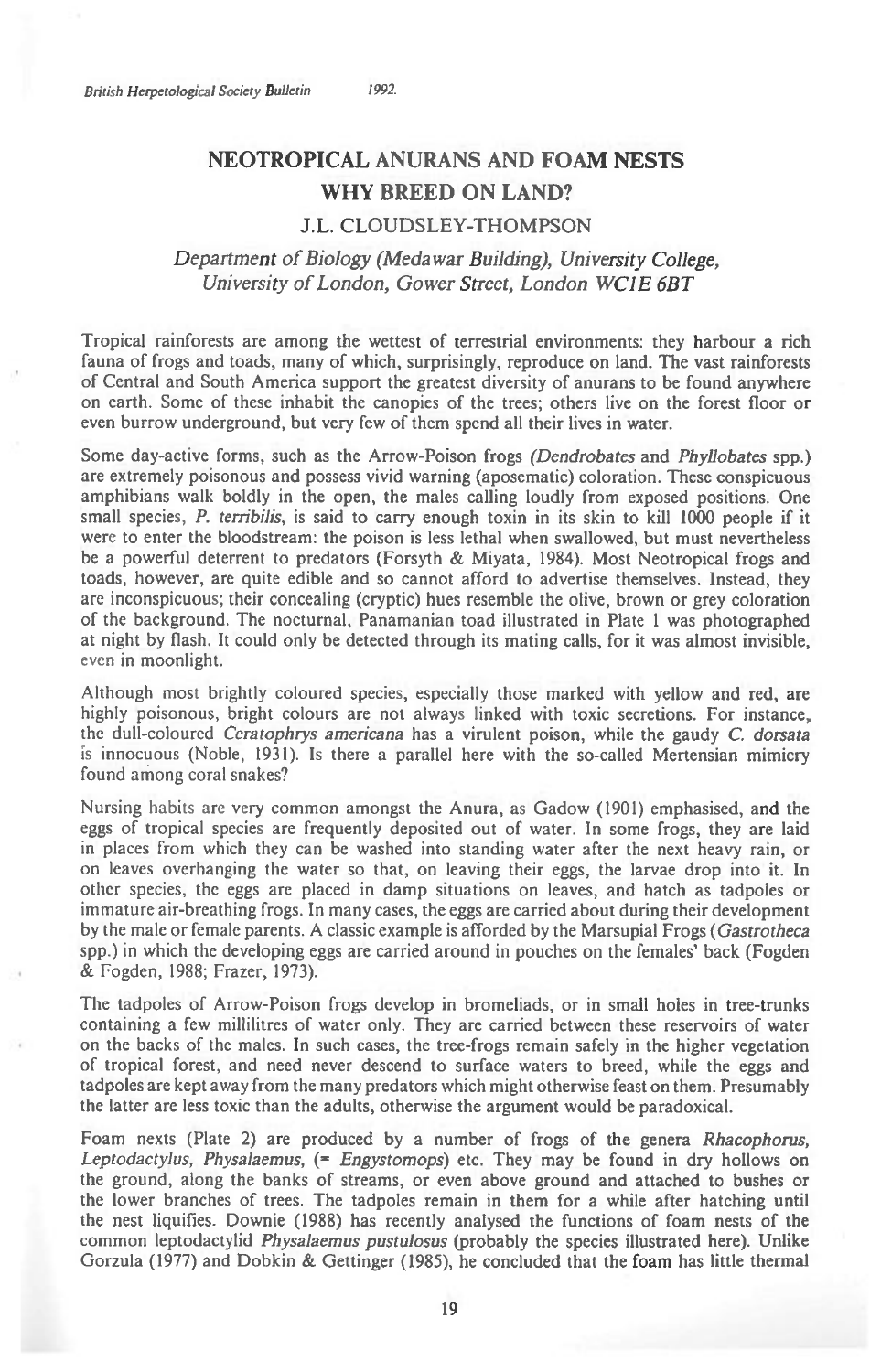

Plate I. - **Nocturnal ground-living Panamanian** Toad.



Plate 2. - Foam nest